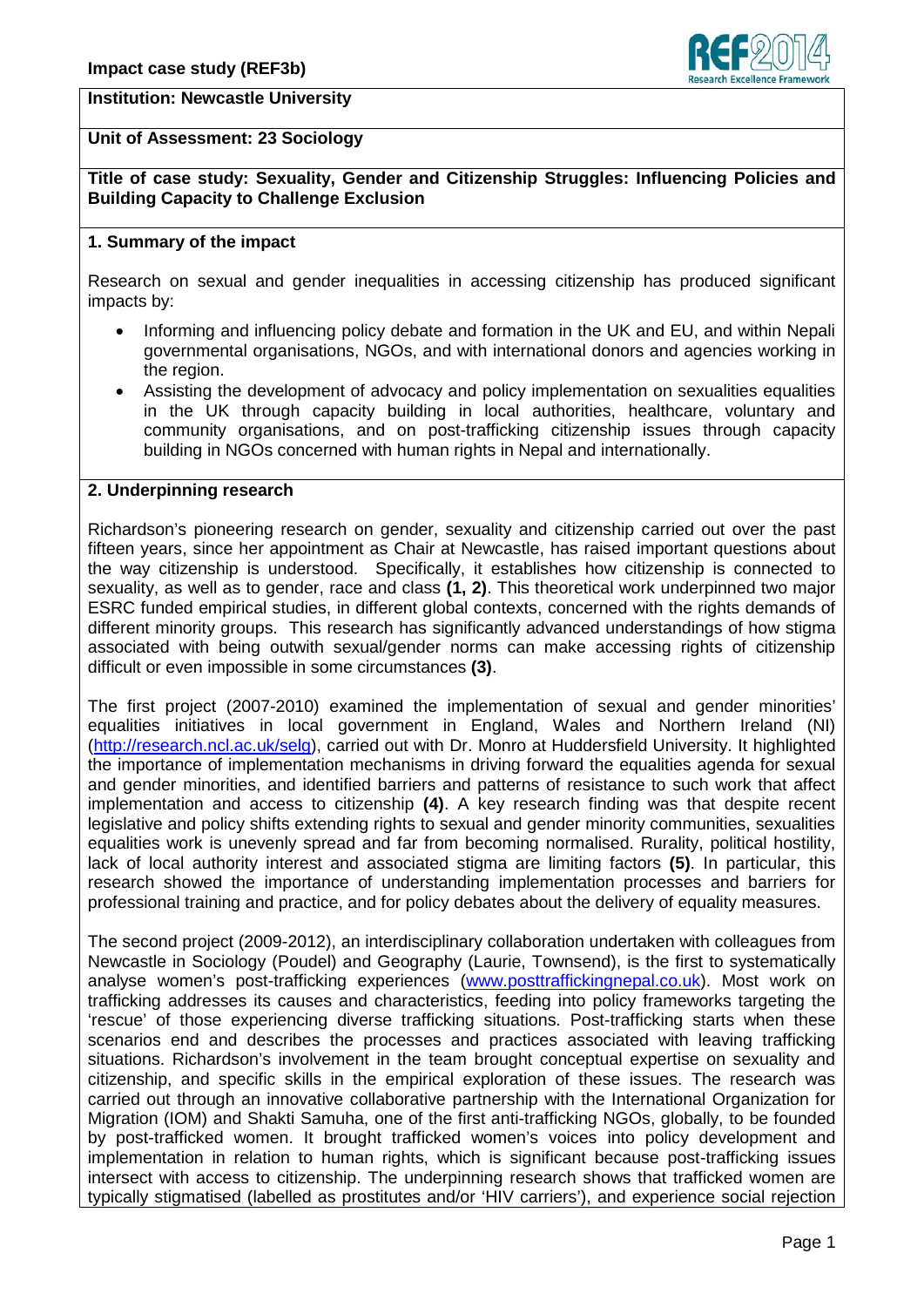

from their families and communities **(6)**. Lacking family support makes it difficult for them to access citizenship and ensuing rights, as citizenship is typically conferred after the age of 16 through a male relative, usually a girl's father or husband. This can result in post-trafficked women being unable to confer citizenship on their children, either because they lack citizenship themselves or their children were born in trafficking situations (and lack a known father).

#### **3. References to the research**

- 1. Richardson, D. (1998) 'Sexuality and Citizenship', *Sociology,* 32 (1): 83-100. DOI: 10.1177/0038038598032001006
- 2. Richardson, D. (2000) *Rethinking Sexuality*. London: Sage. Available on request.
- 3. Richardson, D. (2000) 'Constructing Sexual Citizenship: Theorising Sexual Rights', *Critical Social Policy*, 20 (1): 105-35. DOI: 10.1177/026101830002000105
- 4. Richardson, D. and Monro, S. (2012) *Sexuality, Equality and Diversity.* Basingstoke: Palgrave Macmillan. Paperback and hardback. REF 2 output: 156669.
- 5. Richardson, D. and Monro, S. (2013) 'Public Duty and Private Prejudice: Sexualities Equalities in Local Government', *The Sociological Review*, 61 (1): 131-152. REF 2 output, 170768. DOI: 10.1111/1467-954X.12007
- 6. Richardson, D., Poudel, M. and Laurie, N. (2009) 'Sexual Trafficking in Nepal: Constructing Citizenship and Livelihoods', *Gender, Place and Culture*, 16 (3): 257-76. REF 2 output: 153963. DOI:10.1080/09663690902836300

#### **Research Grants**

| <b>Principal</b><br>Investigator | <b>Grant Title</b>                                                                                                                                   | <b>Sponsor</b>                             | <b>Period of Grant</b>          | <b>Value</b>                            |
|----------------------------------|------------------------------------------------------------------------------------------------------------------------------------------------------|--------------------------------------------|---------------------------------|-----------------------------------------|
| Diane<br>Richardson              | Organisational Change,<br><b>Resistance and Democracy:</b><br><b>LGBT Equalities Initiatives in</b><br><b>Local Government (RES-</b><br>062-23-0577) | Economic and<br>Social Research<br>Council | September<br>2007-March<br>2010 | £235,000 at<br>full<br>economic<br>cost |
| <b>Diane</b><br>Richardson       | Post Trafficking Livelihoods<br>in Nepal: Women,<br>Sexuality and Citizenship<br>(RES-062-23-1490)                                                   | Economic and<br>Social Research<br>Council | October 2009-<br>April 2012     | £241,000 at<br>full<br>economic<br>cost |

## **4. Details of the impact**

## **1) Influencing Policy Development and Debate**

The sexualities equalities project's findings advanced understanding of organisational resistance to implementing policies granting new citizenship rights to sexual and gender minorities, which has fed into policy debate and implementation in the UK **(IMP1)** and in EU member states **(IMP2)**. The research methodology was adapted for a major policy survey of public officials in 18 countries by the Equality and Citizen's Rights Department of the EU Agency for Fundamental Rights, in order to better understand and enforce EU equalities legislation. The project has also influenced policies at regional and local levels. A key finding was the importance of leadership to champion the equalities agenda and bring others on board. This directly informed Newcastle Hospitals Equality Delivery System which recommended that '*people in senior management positions… give a clear message about the importance of the sexualities/trans equalities agenda in relation to employment opportunities and all areas of service provision*' **(IMP3)**.

The post-trafficking research findings and participatory methodology brought trafficked women's perspectives into policy development and debates.

i) In Kathmandu, in February 2011, an Activist Workshop set up and led by the research team brought together NGOs, donors, trafficked women and high-level government representatives (80+). Preliminary research findings were used to review NGO programming and led directly to the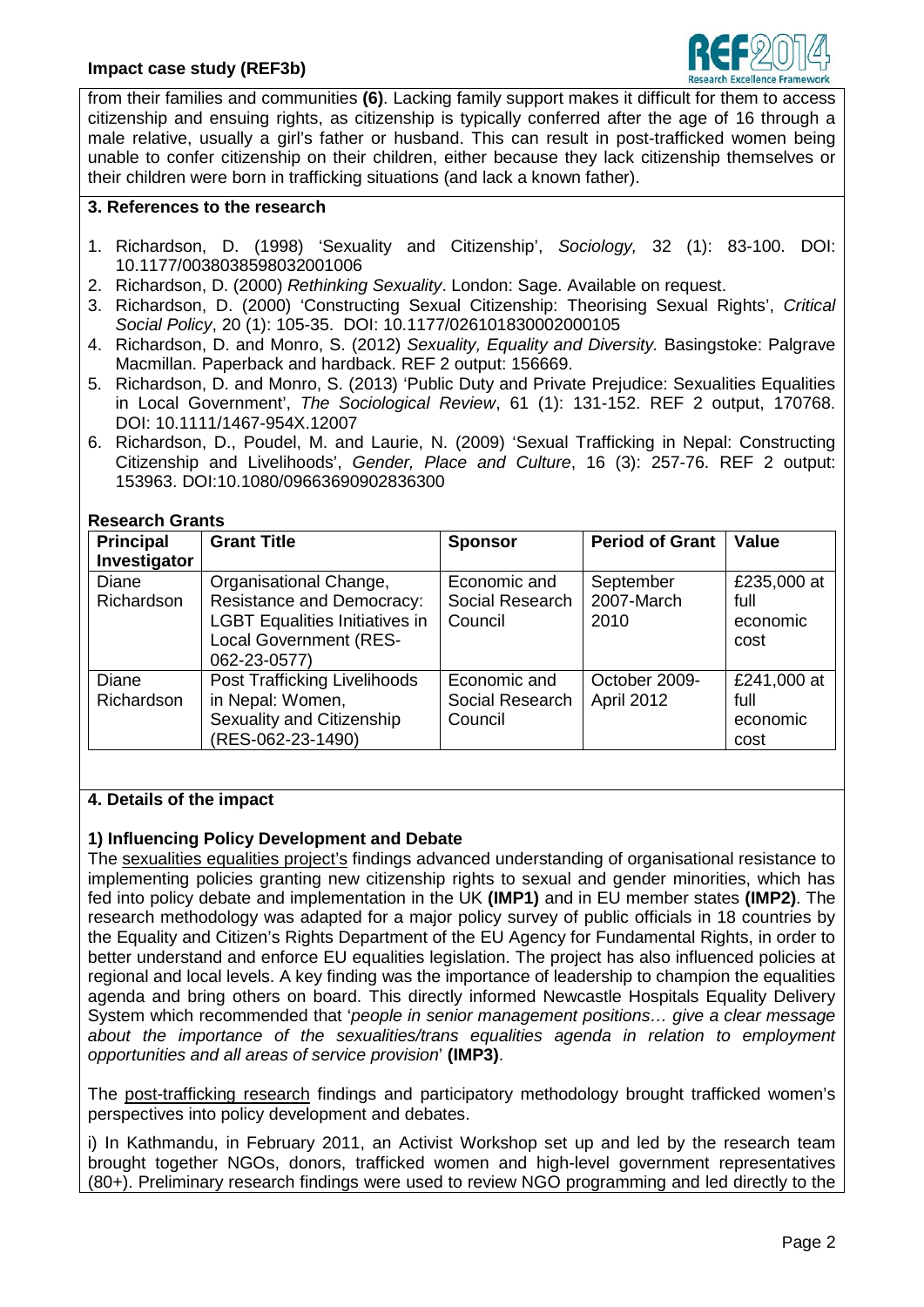

following policy debate and political lobbying.

- Shakti Samuha, supported by the research team, drafted demands on citizenship rights/livelihoods which were submitted to political parties and elected government and Constituent Assembly (CA) core committees, including the Fundamental Rights Committee (FRC). Six specific recommendations that were raised from the Activist Workshop are listed in this document regarding citizenship provision to women and children in general, plus a number pertaining to trafficked women and children whose mothers were sexually exploited abroad **(IMP4)**.
- This led to the FRC Chair soliciting case studies of post-trafficked women and their children's exclusion from citizenship from Shakti Samuha.
- Case studies co-selected by Shakti Samuha and the research team were then presented by the FRC to the CA recommending that '*children without having a father's known identity should be granted rights of citizenship*'. This demand was adopted in March 2012, and is registered by the CA Secretariat to be ratified as part of the new Constitution when the Secretariat and CA are re-elected (currently scheduled for November 2013) **(IMP5)**.

ii) As a technical expert to the National Committee in Controlling Human Trafficking, the research team directly influenced recommendations on access to social rights of citizenship for women posttrafficking (e.g. housing, healthcare, victim support fund, education, livelihoods), later endorsed by Cabinet in the National Plan of Action in May 2012 **(IMP6)**.

iii) The American Bar Association used research findings to formulate policy on witness protection and support services moving to ensure a '*more nuanced and survivor-centric framework for assessing survivors needs and how justice actors should address those*' **(IMP7)**, citing the collaboration between Shakti Samuha and Newcastle University in the post-trafficking study as an example of best practice in their Human Trafficking Assessment Tool Report (2011: 80-81).

iv) DFID's Asia social development agenda was directly informed by the research team's input into the development, monitoring and evaluation (M&E) of DFID's large anti-trafficking regional programme (£9.75 million: 2011-18). DFID's Senior Social Development Advisor for Asia states '*[y]our research helped us understand the complexity of trafficking and how it works and how it interacts and who to listen to*', and that the research team's input into the M&E tender selection process (Dec. 2011-Jan 2012) '*gave professionalism, rigour and expertise to our selection panel*' **(IMP8)**.

v) The research team influenced wider debates on post-trafficking through extensive engagement with the Nepal media, including: over 11 TV and 25 radio interviews (some web-streamed internationally), 8 print media articles (half in the major English daily, *Kathmandu Post*), and conceptual input into the anti-trafficking documentary *The Color of Brave* (made by Film Himalaya). Metrics on research project website visits indicate impact on a large readership (51,932 visitors, January 2010-October 2013). Figures for the last year show 75% new visits, with visitors from 10 countries (Google Analytics).

# **2) Capacity Building**

The sexualities equalities research included Action Learning Sets (ALS), groups which met four times, over six months in each of the four case study areas of the UK. This had a direct influence on capacity building networks for the 33 local government and voluntary/community workers who took part. In each ALS members shared examples of good practice and identified action points which were then reviewed at subsequent ALS meetings, where the next steps for implementing action were decided. For example, identifying LGBT equalities training available in Northern Ireland (NI) was a key action point for the NI ALS. The next step was to design and plan training, which resulted in a joint capacity building event with the NI Equalities Commission in April 2010. In some cases the ALS continued after the project ended; for example the Southern England ALS organised a training workshop with a regional Equalities Network. The underpinning research has also informed practice guidelines in Local Authorities, housing associations, the voluntary and community sector, and healthcare. For example, the Social Care Institute for Excellence *At a Glance* Report cited the research findings in its recommendations for the development of training programmes **(IMP9)**.